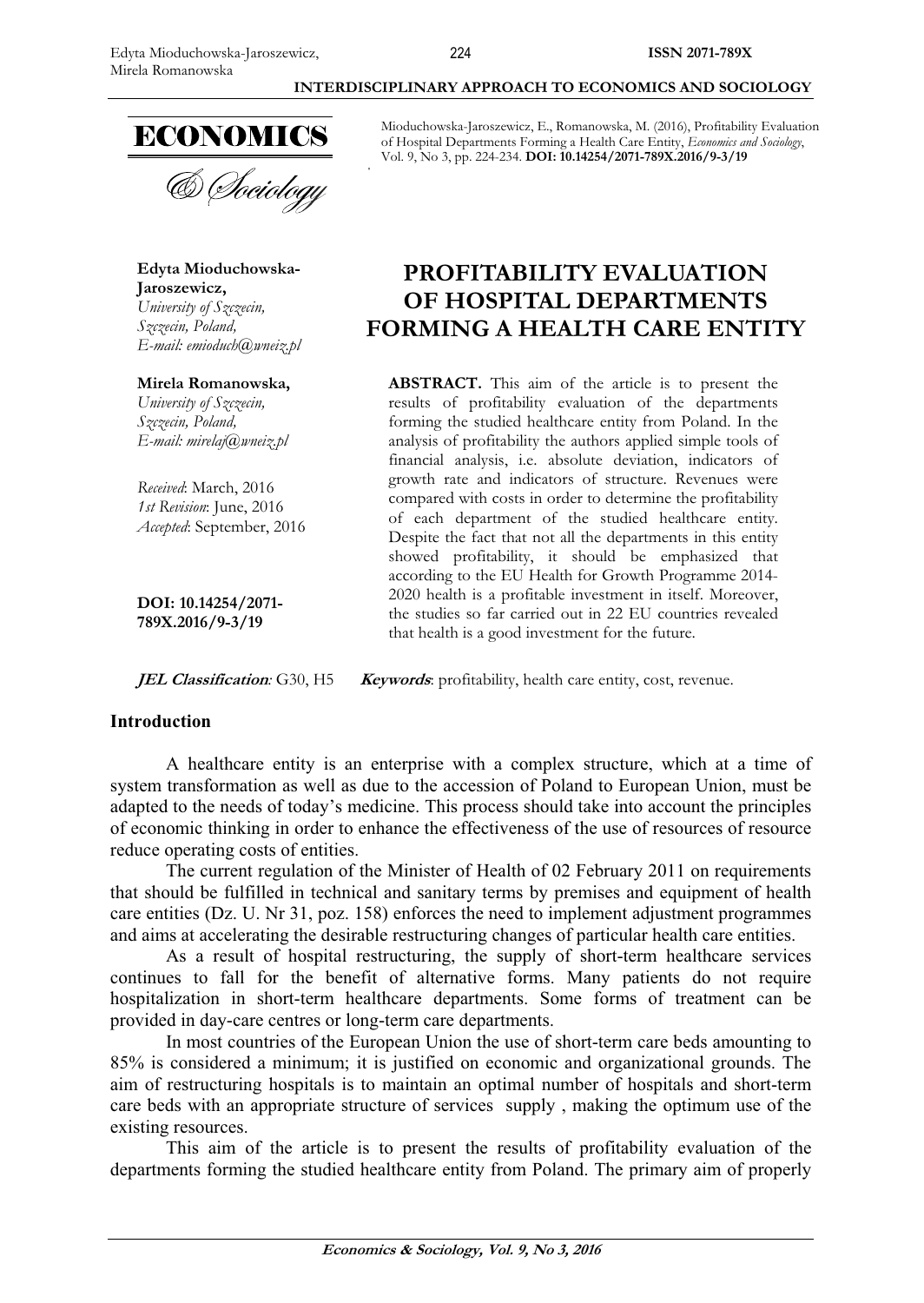operating healthcare entities is to strive to obtain more efficient and flexible structures of hospitals to provide comprehensive medical services, including diagnostics, treatment as well as early rehabilitation, as they allow to for a return quickly to work and regain a better quality of life.

### **1. Methodology of the Research**

The analysis of profitability of the health care entity was carried out by applying comparative analysis and descriptive statistics, evaluating the sales, variable costs of treatment and the fixed costs (Dakin *et al.*, 2015).

The specificity of the services provided by the health care facility to evaluate the efficiency it is necessary to use the description of allowing for evaluation of the studied phenomenon (qualitative assessment). While quantitative measures do not take into account the diversity of the quality or effectiveness of medical services (Jacobs *et al.*, 2013).

The key contribution of productivity analysis models to measuring efficiency is: (a) to adjust for the external environmental influence on performance, and (b) to handle to problem of attaching relative valuations to diverse outputs. Two approaches have dominated the productivity literature: econometric methods, pre-eminently various forms of statistical methods such as stochastic frontier analysis (SFA); an descriptive methods, knowns as data envelopment analysis (DEA) (Jacobs *et al.*, 2006). Although these methods are approaching the task in very different fasions have a common intention to use obsereved behavior of all organizations to apply the maximum possible level of performance (production function) and providing estimates of the degree of risk the functioning of the audited entity (Papanicolas, Smith, 2013).

The value of the sales was compared with the variable costs and the fixed costs in order to evaluate profitability of the departments forming the health care entity. Positive surplus indicates a positive financial result, in economics defined as a profit, i.e. profitability of the studied health care entity. A negative difference between the sales, variable costs and the fixed costs indicates that the entity generates a negative financial result, defined as a loss, i.e. the lack of profitability (Hamrol, 2004). A financial result reflects a financial picture of the overall results obtained by a company in a particular period of time. It integrates all aspects of business activities with the market; therefore, it is the area of external factors. However, the financial result is influenced by the costs; the value of the costs depends on the internal conditions in a company (Labro, 2015; Gok, Altindag, 2015). Achieving a favourable financial result is a main purpose of all enterprises. Each entity tries to obtain the best possible outcome of their business activity. Striving to produce a favourable financial result has a strong motivational function. Without generating a positive financial result, it would be impossible to operate a business for a longer period of time (Gabrusewicz, 2014). The analysis of a financial result of a health care entity is difficult and ambiguous (Romanowska, 2015). Managers of these entities have to struggle with more complex problems than managers of typical businesses. Apart from providing medical services, they have to strive to achieve profitability, but on the other hand, they have to provide unlimited availability to their services (Mioduchowska-Jaroszewicz, 2010).

Another tool that was applied in the analysis were the indicators of growth rate (Wędzki, 2006) helping to analyse the changes that occur in certain financial values over time, and estimating how given values increase or decrease. The analysis of the growth rate is based on the research of selected values compared to the reference period, i.e. how much their level, expressed as a percentage, increases or decreases. On the basis of these changes, it can be evaluated which business activities gained in importance, and which were in the phase of balance or stagnation. It allows to evaluate the growth rate or the rate of decline. If we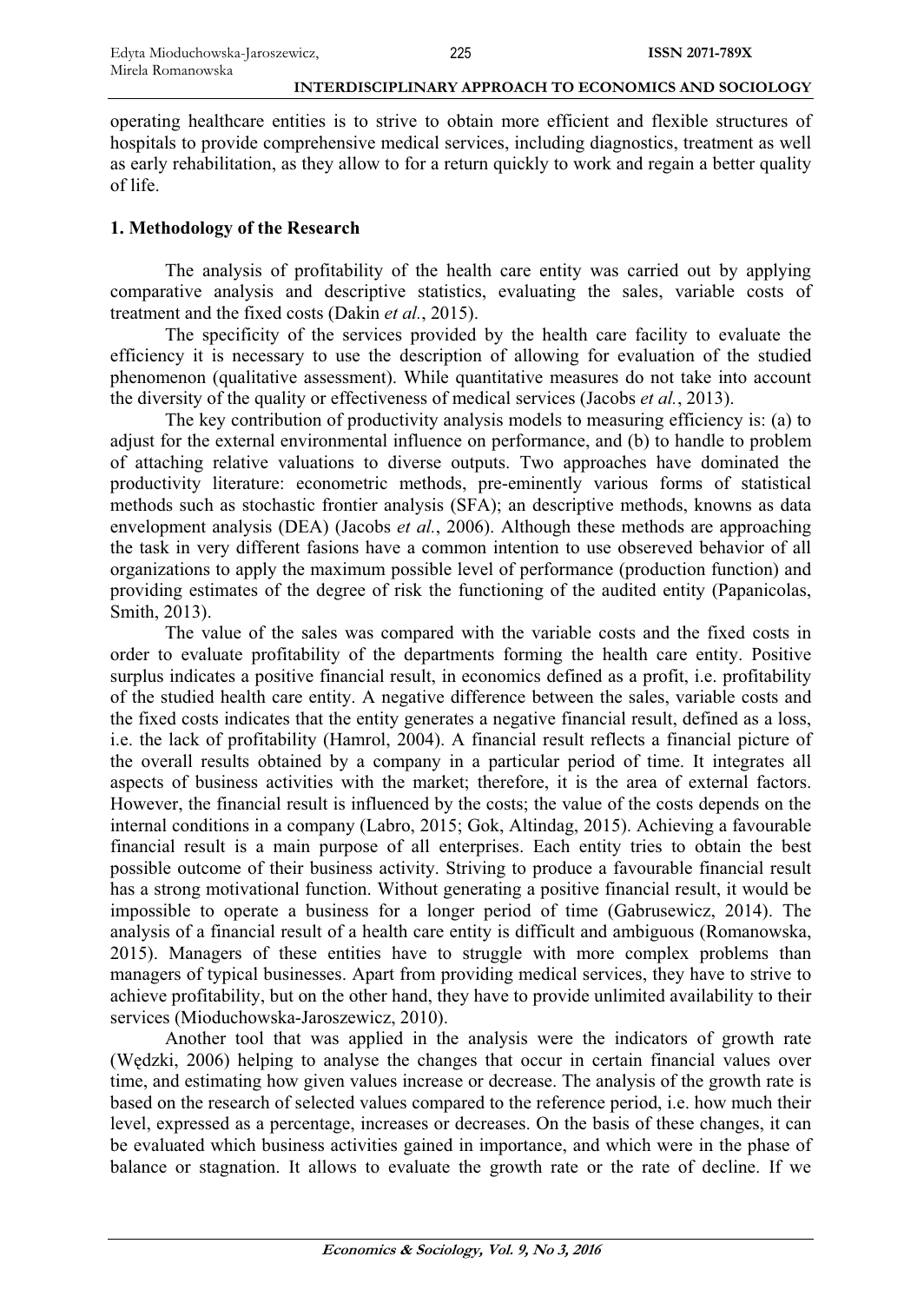compared the data for uneven periods of time, it would be impossible to interpret the results as the decline or the growth. In this case, it would only be possible to evaluate what share of the costs from the reference period was generated in a studied period of time (Wedzki, 2006).

The authors also used structure indicators (Wedzki, 2006; Gabrusewicz, 2014) allowing to identify financial values which have the greatest influence on the situation of the health care entity. The use of these indicators allows to estimate the share of the selected costs within the total costs. It indicates the costs that are of crucial importance as well as how they change in different periods of time. Moreover, the indicators allow to compare the structure of costs of the studied health care entity or its department with a different entity or a department. On this basis, it is possible to conclude how the entity operates, and if the deviations, if any, are the result of anomalies.

# **2. The Analysis of Revenues and Costs of the Departments of the Studied Hospital – Case Study**

The authors evaluated the value of the sales of services, which are the funds received from the National Health Fund (Polish NFZ) as well as the variable costs of treatment, operating fixed costs of the departments, and the total costs for each department separately. The evaluation includes the analysis of the growth rate of these values and the structure of costs, along with the division into the fixed and variable costs in the period from January to June 2015.

The analysis of costs and revenues was carried out according to the places where they were generated, including the hospital departments forming the studied health care entity. There are eight departments in the studied hospital:

- 1) the department of surgery,
- 2) the department of internal medicine,
- 3) the department of obstetrics and gynaecology,
- 4) the department of pediatrics,
- 5) the department of neonatology,
- 6) the department of anaesthesiology and intensive care,
- 7) the admission room,
- 8) specialized medical clinics.

However, the article discusses only the selected departments, the choice of which resulted from the need to present representative departments, i.e. those that achieved diversified financial results caused by the changes in the costs and revenues.

# *2.1. The Department of Surgery*

In the department of surgery, in the analysed period from January to June 2015, the sales of services was lower than total costs (see *Table 1*). Such a situation shows that the department achieved a negative financial result (loss), which was highest in March, amounting to -167 253. 64 PLN, and lowest in February, -81 011. 12 PLN.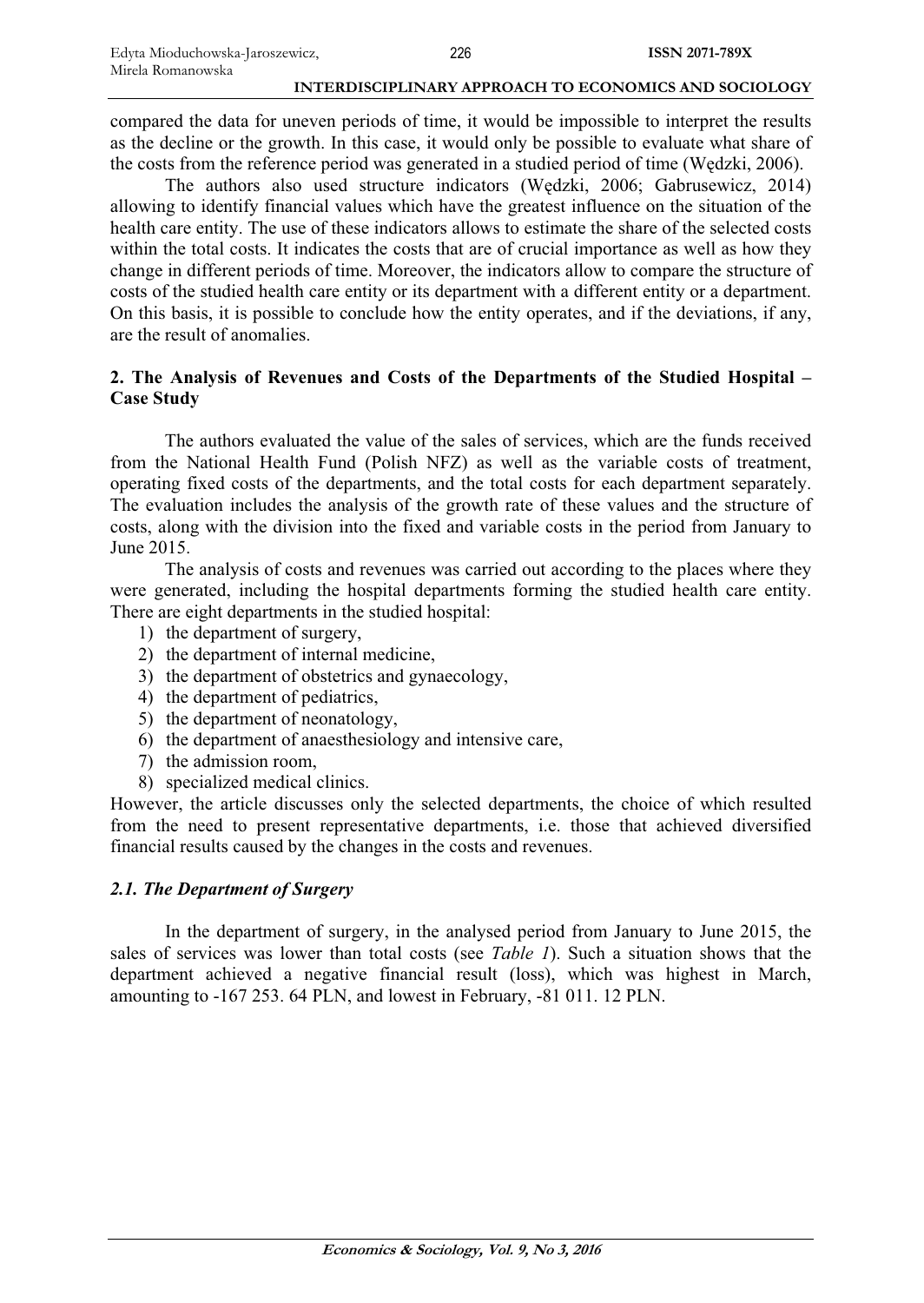| Content           | Data in Polish Zloty (PLN) |             |              |             |            |             |  |  |  |
|-------------------|----------------------------|-------------|--------------|-------------|------------|-------------|--|--|--|
|                   | January                    | February    | March        | April       | May        | June        |  |  |  |
| Sales of services | 179709.40                  | 197236.00   | 148645.24    | 219969.36   | 149719.44  | 204521.20   |  |  |  |
| Variable costs of | 86447.26                   | 103356.16   | 124130.26    | 115293.48   | 98223.67   | 117215.19   |  |  |  |
| treatment         |                            |             |              |             |            |             |  |  |  |
| Operating fixed   | 176678.87                  | 174890.96   | 191750.62    | 195710.43   | 196045.64  | 182897.24   |  |  |  |
| costs             |                            |             |              |             |            |             |  |  |  |
| Total costs       | 263126.13                  | 278247.12   | 315880.88    | 311003.91   | 294269.31  | 300112.43   |  |  |  |
| Financial result  |                            | $-81011.12$ | $-167235.64$ | $-91034.55$ | -144549.87 | $-95591.23$ |  |  |  |
| (revenues-costs)  | $-83416.73$                |             |              |             |            |             |  |  |  |

Table 1. Monthly sales and costs of the department of surgery

*Source*: own elaboration.

The growth rate of sales of services was highest in April compared to March. In this period, the sales rose by 47.98%. (see *Table 2*) It was lowest in May compared to April 68.06%, which represents a decrease of sales by 31.94%. The decline also occurred in March compared to February. The growth rate amounting to 75.36% actually stands for a decline by 24.64%. In the remaining months, i.e. in February and June, compared to the preceding month, there was an increase by 9.75% and 36.6% respectively.

The variable costs of treatment rose in the three out of five months, i.e. in February, March and June. The fastest growth rate occurred in March compared to February and it amounted to 120.1% (an increase by 20.1%). As part of these costs, a substantial increase by 228.36% occurred in the position of out-of-hospital diagnostics. The variable costs decreased by 14.81% (growth rate 85.19%) in May compared to April. A slight decrease of these costs by 7.22% was recorded in April (growth rate 92.88%) compared to March.

The costs of transport in June amounted to 1734.23%. They were characterised by the fastest growth rate within the variable costs of treatment in the studied period between January and June 2015. A slightly different situation was observed in operating fixed costs of the department. These costs rose in March by 9.64%, in April by 2.07% and in May by 0.17% compared to the preceding month. These costs decreased in February by 1.01% and in June by 6.71%.

The fastest growth rate of fixed costs of the department of surgery occurred in February in the position of other fixed costs, 557.77%. The fastest rate of decline occurred in May in the position of medical equipment and depreciation. The decrease amounted to 79.07% (growth rate 20.93%). Such a situation led to the increase of total costs: in February by 5.75%, in March by 13.53%, and in June by 1.99%. These costs decreased in April by 1.54% and in May by 5.38%.

|  |  |  | Table 2. Growth rate of revenues and costs of the department of surgery $(\%)$ |
|--|--|--|--------------------------------------------------------------------------------|
|  |  |  |                                                                                |

|                                              |          | Data $(\% )$ |        |       |        |  |  |  |  |
|----------------------------------------------|----------|--------------|--------|-------|--------|--|--|--|--|
| Content                                      | February | March        | April  | May   | June   |  |  |  |  |
|                                              |          |              |        |       | 6      |  |  |  |  |
| Sales of services                            | 109.75   | 75.36        | 147.98 | 68.06 | 136.6  |  |  |  |  |
| Variable costs of treatment,<br>including:   | 119.56   | 120.1        | 92.88  | 85.19 | 119.33 |  |  |  |  |
| Pharmaceuticals and blood                    | 139.16   | 128.36       | 76.82  | 69.55 | 127.47 |  |  |  |  |
| Disposable equipment and medical<br>supplies | 49.33    | 307.1        | 70.44  | 51.09 | 189.21 |  |  |  |  |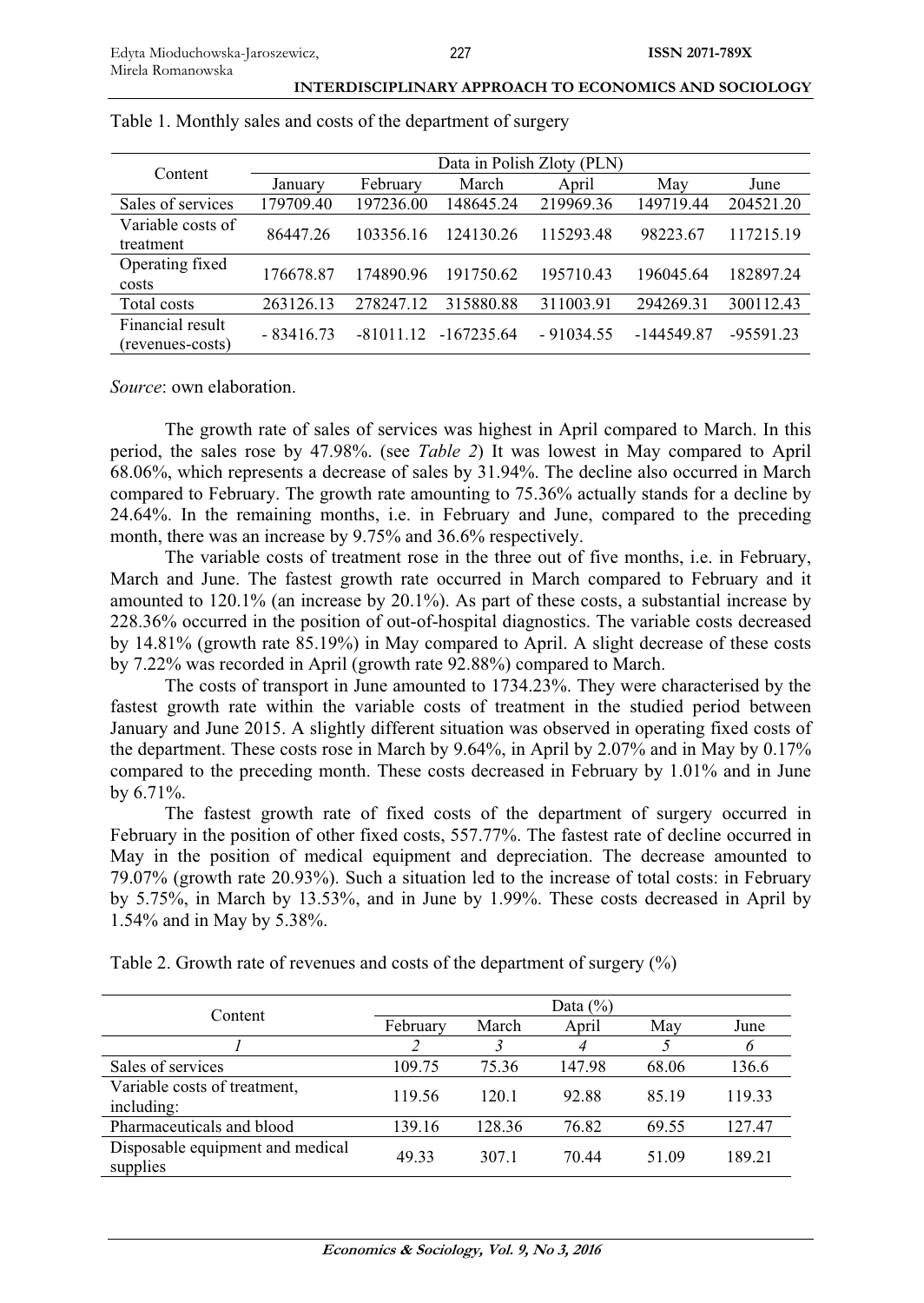|                                                 | 2      | $\overline{\mathbf{3}}$ | 4      | 5      | 6       |
|-------------------------------------------------|--------|-------------------------|--------|--------|---------|
| Out-of-hospital diagnostics and<br>examinations | 56.64  | 328.89                  | 103.42 | 49.36  | 148.44  |
| Hospital diagnostics                            | 157.82 | 82.17                   | 103.64 | 80.62  | 134.79  |
| Operating room and anaesthesiology              | 129.71 | 98.3                    | 113.37 | 95.84  | 92.65   |
| Costs for hospital stays of patients            | 95.17  | 135.43                  | 81.02  | 97.23  | 151.61  |
| Costs of transport                              | 132.27 | 218.43                  | 15.35  | 45.46  | 1734.23 |
| Operating fixed costs of department             | 98.99  | 109.64                  | 102.07 | 100.17 | 93.29   |
| Medical equipment and depreciation              | 114.02 | 186.32                  | 261.55 | 20.93  | 88.98   |
| Remunaration, labour costs                      | 93.14  | 107.27                  | 98.29  | 104.16 | 96.75   |
| Share in maintaining medical<br>infrastructure  | 124.56 | 120.22                  | 102.29 | 120.5  | 81.77   |
| Costs of occupied premises                      | 146.5  | 97.22                   | 74.92  | 102.95 | 70.62   |
| Other fixed costs                               | 557.77 | 143.58                  | 92.98  |        |         |
| Total costs                                     | 105.75 | 113.53                  | 98.46  | 94.62  | 101.99  |

*Source*: own elaboration.

The analysis of the structure of costs of the department of surgery leads to a conclusion that throughout the studied period, i.e. from January to June 2015, the fixed costs exceeded 60% of all the costs of the department. Their share was highest in January as they amounted to 67.15% (see *Table 3*). A large share of the fixed costs translated into high operational risk expressed by a heightened sensitivity of a financial result to even a small change of sales (e.g. the number of patients).

Table 3. The structure of costs of the department of surgery (%)

|                                        | Data $(\% )$ |          |       |       |       |       |  |
|----------------------------------------|--------------|----------|-------|-------|-------|-------|--|
| Content                                | January      | February | March | April | Mav   | June  |  |
| Variable costs of treatment            | 32.85        | 37.15    | 39.3  | 37.07 | 33.38 | 39.06 |  |
| Operating fixed costs of<br>department | 67.15        | 62.85    | 60.7  | 62.93 | 66.62 | 60.94 |  |
| Total costs                            | 100          | 100      | 100   | 100   | 100   | 100   |  |

*Source*: own elaboration.

# *2.2. The Department of Pediatrics*

The department of pediatrics was the only department achieving a positive financial result throughout the analyzed period from January to June 2015. (see *Table 4*) This was due to the higher sales of services than the total costs. The largest profit was generated in February. The 18 069.05 PLN means that the sales of services was higher by this amount than the total costs. The lowest financial result was recorded in May when the profit amounted to 16.34 PLN.

The growth rate of the sales of services of the department of pediatrics showed the highest increase by 31.65% in February compared to January (see *Table 5*) Another increase in sales was recorded only in June when the sales went up by 11.12% compared to May. In March, April and May the sales of services compared to the preceding month went down. The most significant decrease occurred in the month of May compared to April when the sales of services decreased by 12.5%.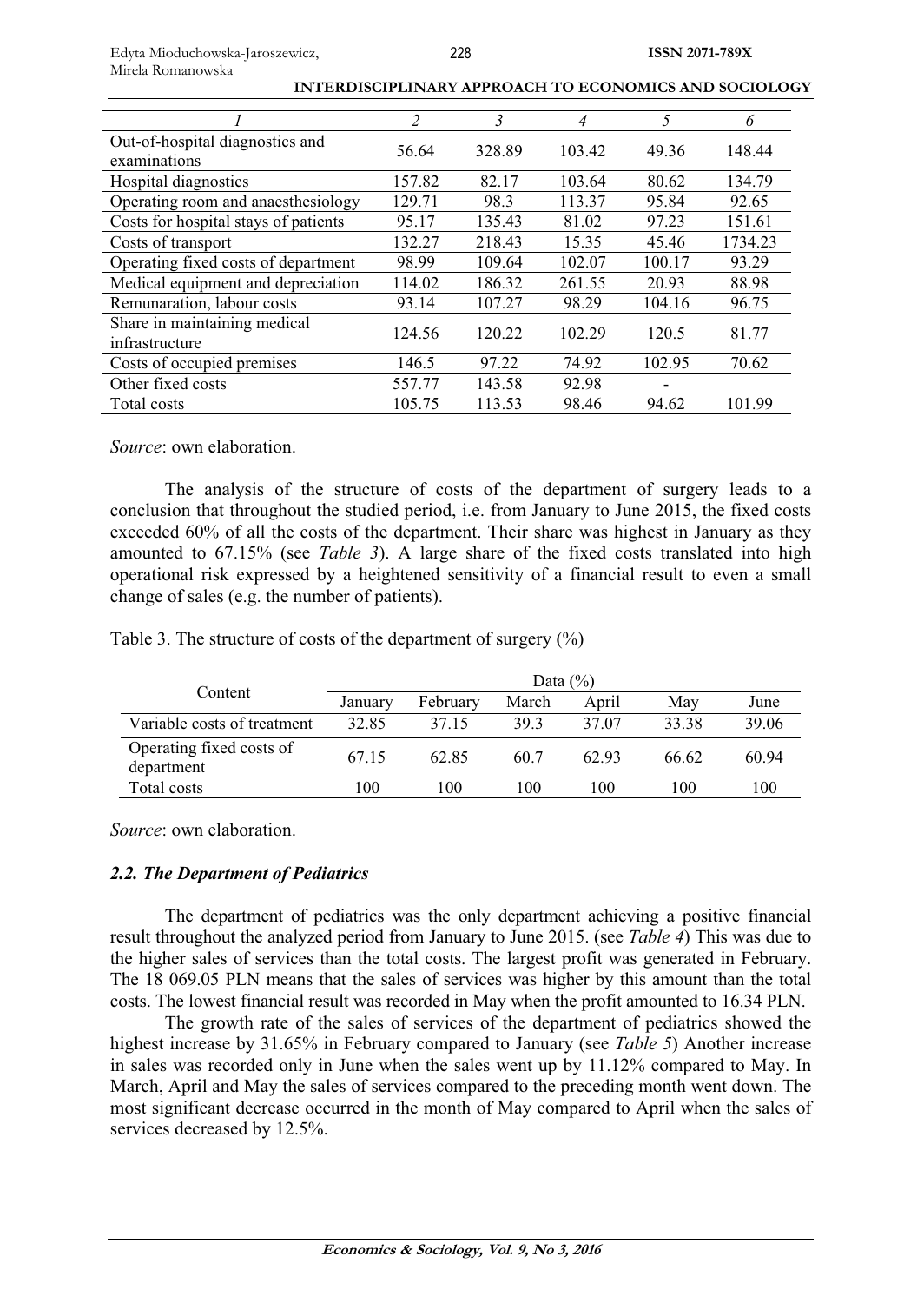|  |  |  |  | INTERDISCIPLINARY APPROACH TO ECONOMICS AND SOCIOLOGY |
|--|--|--|--|-------------------------------------------------------|
|--|--|--|--|-------------------------------------------------------|

| Content                                | Data in Polish Zloty (PLN) |          |          |          |          |          |  |  |
|----------------------------------------|----------------------------|----------|----------|----------|----------|----------|--|--|
|                                        | January                    | February | March    | April    | May      | June     |  |  |
| Sales of services                      | 75084.88                   | 98852.00 | 94786.17 | 92348.29 | 80809.32 | 89797.63 |  |  |
| Variable costs of treatment            | 11537.23                   | 17080.06 | 21596.76 | 18248.16 | 16259.66 | 18982.19 |  |  |
| Operating fixed costs of<br>department | 60487.70                   | 63702.89 | 60970.57 | 65077.48 | 64533.32 | 64890.98 |  |  |
| Total costs                            | 72024.93                   | 80782.95 | 82567.33 | 83325.64 | 80792.98 | 83873.17 |  |  |
| Financial result (revenues-costs)      | 3059.95                    | 18069.05 | 12218.84 | 9022.65  | 16.34    | 5924.46  |  |  |

### Table 4. Monthly sales and costs of the department of pediatrics

*Source*: own elaboration

The variable costs of treatment increased considerably in February by 48.04% compared to January. They rose further in March by 26.44%, in June by 16.74%. They decreased compared to April by 15.5% (growth rate 84.5%), and in May by 10.9% (growth rate 89.1%). Within the variable costs of treatment, the costs of transport showed a slight increase in absolute values (PLN), whilst a significant one in relative values (%). The cost of transport amounted to 7 821.25%. A considerable growth in June compared to May was recorded in the position of disposable equipment and medical supplies. It amounted to 307.33% (growth rate 407.33%). In May compared to April, it decreased most significantly, because by 77.14% (growth rate 22.86%), of all the variable costs of treatment.

Table 5. Growth rate of revenues and costs of the department of pediatrics (%)

|                                                 |          |          | Data $(\%)$ |         |        |
|-------------------------------------------------|----------|----------|-------------|---------|--------|
| Content                                         | February | March    | April       | May     | June   |
| Sales of services                               | 131.65   | 95.89    | 97.43       | 87.5    | 111.12 |
| Variable costs of treatment, including:         | 148.04   | 126.44   | 84.5        | 89.1    | 116.74 |
| Pharmaceuticals and blood                       | 145.08   | 89.79    | 97.62       | 170.99  | 53.25  |
| Disposable equipment and medical<br>supplies    | 84.9     | 255.11   | 84.22       | 22.86   | 407.33 |
| Out-of-hospital diagnostics and<br>examinations |          | 293.48   | 103.7       |         |        |
| Hospital diagnostics                            | 129.81   | 106      | 110.09      | 101.6   | 82.44  |
| Operating room and anaesthesiology              |          |          |             |         |        |
| Costs for hospital stays of patients            | 159.05   | 95.42    | 89.32       | 89.38   | 126.69 |
| Costs of transport                              |          | 78281.25 | 36.49       | 96.6    | 201.99 |
| Other variable costs                            |          | 139      | 65.4        | 785.43  | 32.57  |
| Operating fixed costs of department             | 105.32   | 95.71    | 106.74      | 99.16   | 100.55 |
| Medical equipment and depreciation              | 108.17   | 98.99    | 128.07      | 122.66  | 87.97  |
| Remunaration, labour costs                      | 95.4     | 96.36    | 114.35      | 91.17   | 110.64 |
| Share in maintaining medical<br>infrastructure  | 112.49   | 109.7    | 87.58       | 102.92  | 107.82 |
| Costs of occupied premises                      | 146.5    | 97.22    | 74.92       | 102.95  | 70.62  |
| Other fixed costs                               | 21370.5  | 25.64    | 43.04       | 1290.05 | 12.49  |
| Total costs                                     | 112.16   | 102.21   | 91.84       | 96.97   | 103.81 |

*Source*: own elaboration.

The fixed costs, due to their nature, did not undergo significant changes over time. Their largest increase occurred in April compared to March, amounting to 6.74% (growth rate 106.74%). In March and May these costs were slightly reduced compared to the preceding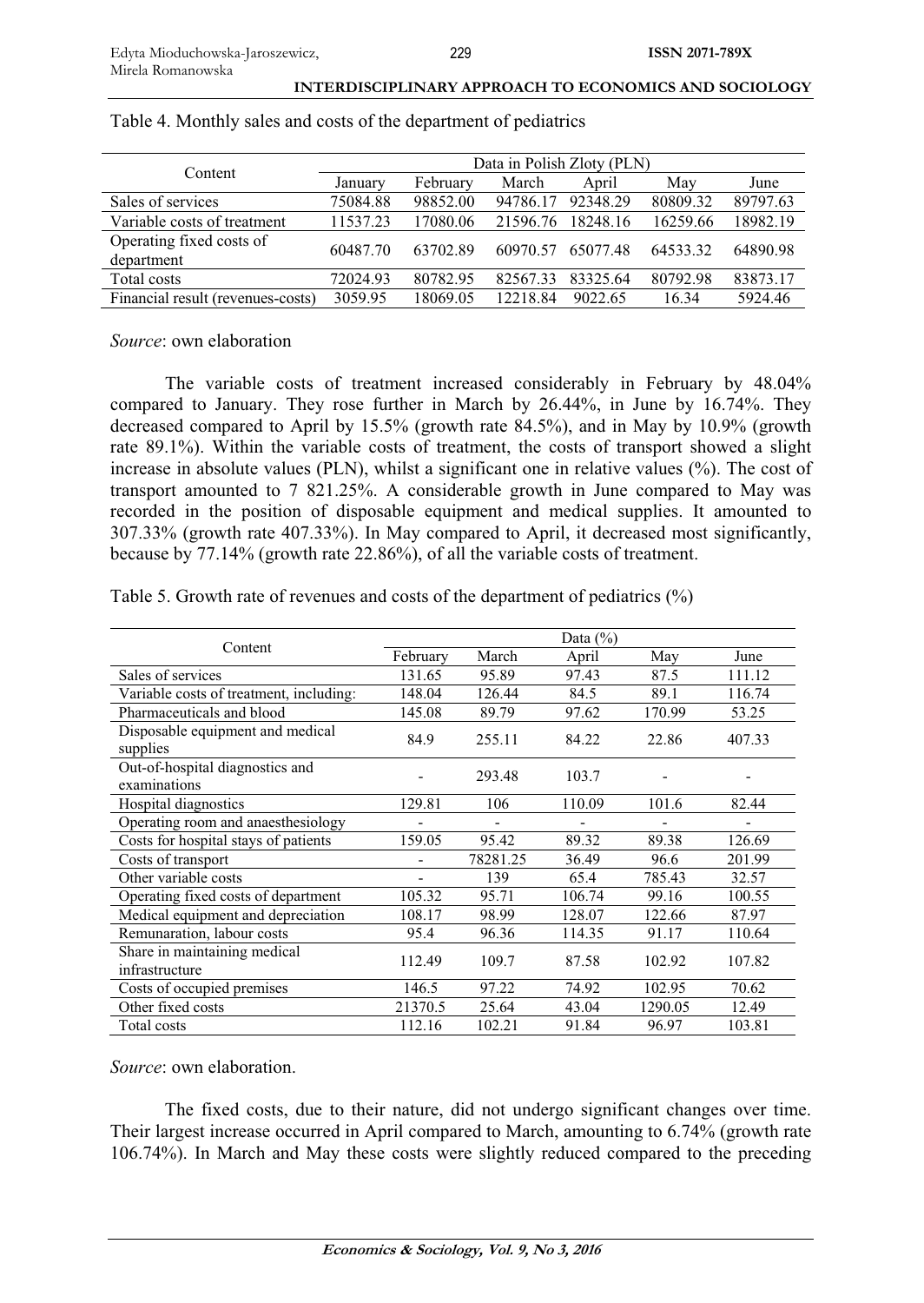month, i.e. 4,29% and 0.84% respectively. Within the fixed costs of the department of pediatrics, other fixed costs changed most considerably (a significant increase).

The total costs did not show significant changes. Following the decrease in April and May compared to the preceding month, the costs went up by 3.81% (growth rate 103.82%) compared to May.

The overall structure of the costs of the department indicated that the variable costs of treatment were relatively low because they accounted for about 20% of all costs (see *Table 6*). Thus, the fixed costs had a share of about 80%. The highest share of the variable costs of treatment was recorded in March and it amounted to 26.16%, whilst the lowest occurred in January when it totalled 16.02%.

Table 6. The structure of costs of the department of pediatrics

| Content                                | Data $(\% )$    |                 |       |       |       |       |  |  |
|----------------------------------------|-----------------|-----------------|-------|-------|-------|-------|--|--|
|                                        | January         | February        | March | April | Mav   | June  |  |  |
| Variable costs of treatment            | 16.02           | 21.14           | 26.16 | 21.90 | 20.13 | 22.63 |  |  |
| Operating fixed costs of<br>department | 83.98           | 78.86           | 73.84 | 78.10 | 79.87 | 77.37 |  |  |
| Total costs                            | 00 <sup>1</sup> | 00 <sup>1</sup> | 100   | 100   | 100   | 100   |  |  |

*Source*: own elaboration.

# *2.3. The Department of Anaesthesiology and Intensive Care*

When analyzing the sales of services of the department of anaesthesiology and intensive care, it can be noted that in the month of January it was very low compared to the other months; due to high fixed costs it resulted in incurring a high loss, i.e. -139752.94 PLN. (see *Table 7*). The department also recorded a loss in the month of April (-65699.02 PLN) and May (-2067.62 PLN) when the total costs were the highest.

Table 7. Monthly sales and costs of the department of anaesthesiology and intensive care

| Content                                | Data in Polish Zloty (PLN) |           |           |             |            |           |  |  |  |
|----------------------------------------|----------------------------|-----------|-----------|-------------|------------|-----------|--|--|--|
|                                        | January                    | February  | March     | April       | May        | June      |  |  |  |
| Sales of services                      | 94252.96                   | 323916.08 | 256273.03 | 200443.15   | 283021.65  | 247132.03 |  |  |  |
| Variable costs of                      | 74278.71                   | 43403.67  | 87546.14  | 81703.21    | 106243.14  | 69555.73  |  |  |  |
| treatment                              |                            |           |           |             |            |           |  |  |  |
| Operating fixed<br>costs of department | 159727.19                  | 150689.79 | 156550.37 | 184438.96   | 178846.13  | 166614.15 |  |  |  |
| Total costs                            | 234005.90                  | 194093.46 | 244096.51 | 266142.17   | 285089.27  | 236169.88 |  |  |  |
| Financial result<br>(revenues-costs)   | -139752.94                 | 129822.62 | 12176.52  | $-65699.02$ | $-2067.62$ | 10962.15  |  |  |  |

*Source*: own elaboration.

The analysis of the values making up the financial result of the department of anaesthesiology and intensive care showed a considerable change of the sales of services, which in February compared to January rose by 243.67% (growth rate 343.67%), whilst in the following month it decreased compared to the preceding month by 20.88% (growth rate 79.12%) (see *Table 8*). In April the sales of services also decreased (growth rate 78.12%),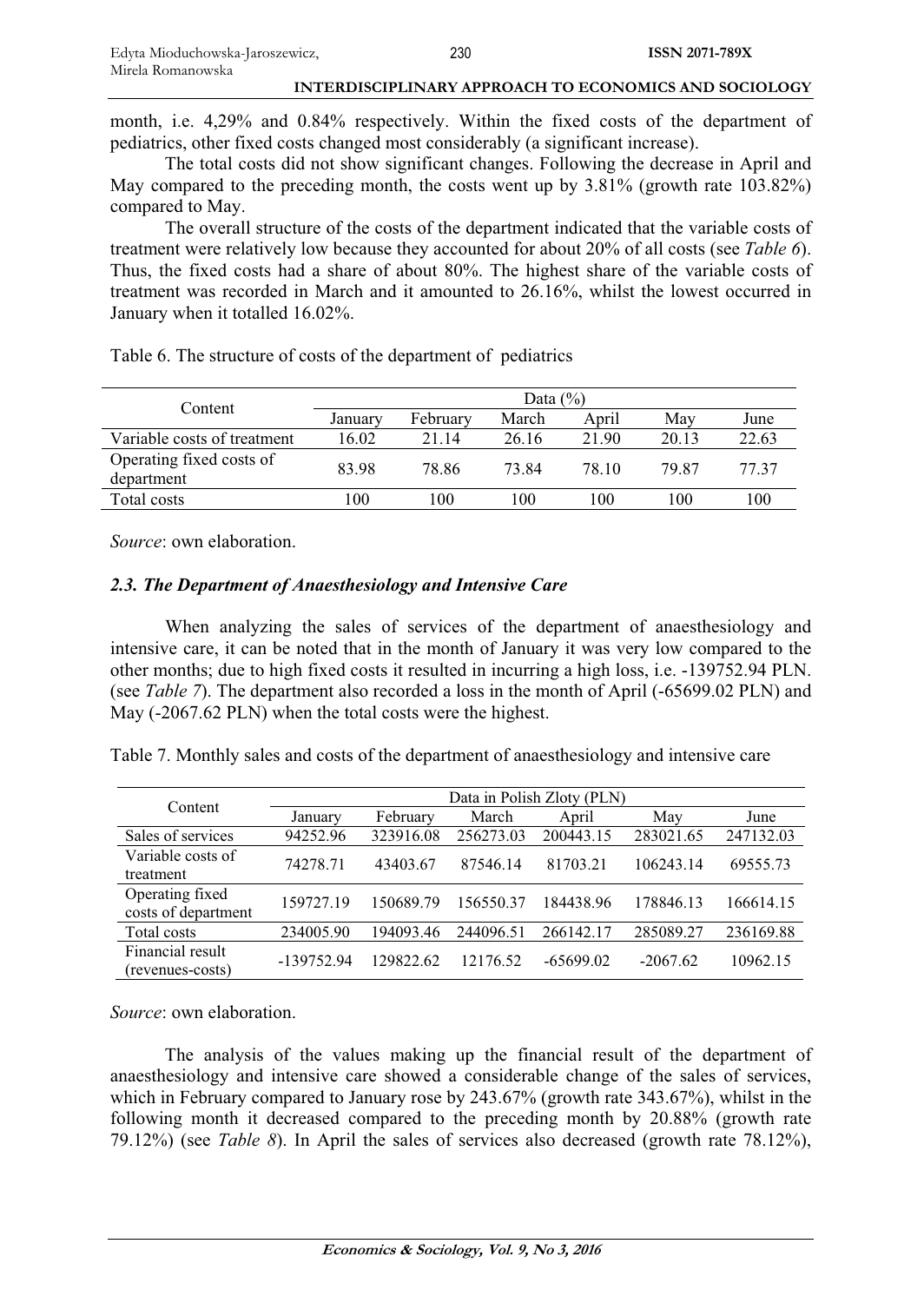similarly in June (growth rate 87.32%) when a decrease by 12.68% was recorded compared to the previous month.

The variable costs of treatment similarly to the sales of services showed a considerable change. Their highest increase occurred in March compared to February, i.e. by 101.7% (growth rate 201.7%). The highest decrease by 41.57% was recorded in February compared to January. Within the variable costs of treatment, the value of the out-of-hospital diagnostics varied significantly over the months. The highest growth rate of this value was recorded in April compared to March (265.06%), whilst the lowest (39.04%) in February compared to January.

The fixed costs of the department of anaesthesiology and intensive care, similarly to the other departments, were not subject to significant changes. In April compared to March, they increased by 15.9% (growth rate 115.9%), and in June – when the lowest growth rate was recorded – the fixed costs went down by 6.84% compared to May (growth rate 93.16%). The position of medical equipment and depreciation showed the greatest changeability within the fixed costs. In May compared to April, this value rose by 83.46%, whilst in June compared to May it decreased by 68.63% (growth rate 31.37%). The result was that the growth rate of total costs – following the increase by 42.82% in March compared to February – showed a constant downward trend.

| Content                                         |                              |                              | Data $(\% )$                 |        |        |
|-------------------------------------------------|------------------------------|------------------------------|------------------------------|--------|--------|
|                                                 | February                     | March                        | April                        | May    | June   |
| Sales of services                               | 343.67                       | 79.12                        | 78.21                        | 141.2  | 87.32  |
| Variable costs of treatment, including:         | 58.43                        | 201.7                        | 93.33                        | 130.04 | 65.47  |
| Pharmaceuticals and blood                       | 48.01                        | 241.74                       | 91.07                        | 142.71 | 62.19  |
| Disposable equipment and medical<br>supplies    | 80.44                        | 201.5                        | 88.76                        | 68.98  | 93.64  |
| Out-of-hospital diagnostics and<br>examinations | 39.05                        | 145.61                       | 265.06                       | 105.45 | 139.23 |
| Hospital diagnostics                            | 85.53                        | 96.4                         | 116.9                        | 129.92 | 56.21  |
| Operating room and anaesthesiology              |                              |                              |                              |        |        |
| Costs for hospital stays of patients            | 76.32                        | 138.13                       | 128.87                       | 116.99 | 71.24  |
| Costs of transport                              |                              |                              | 63.97                        | 149.81 | 33.38  |
| Other variable costs                            | $\qquad \qquad \blacksquare$ | $\qquad \qquad \blacksquare$ | $\qquad \qquad \blacksquare$ |        |        |
| Operating fixed costs of department             | 94.34                        | 103.89                       | 115.9                        | 96.97  | 93.16  |
| Medical equipment and depreciation              | 73.52                        | 166.88                       | 86.16                        | 183.46 | 31.37  |
| Remunaration, labour costs                      | 92.78                        | 99.85                        | 126.68                       | 91.14  | 100.13 |
| Share in maintaining medical<br>infrastructure  | 112.49                       | 109.7                        | 87.58                        | 102.92 | 107.96 |
| Costs of occupied premises                      | 146.5                        | 97.22                        | 74.92                        | 102.95 | 70.62  |
| Other fixed costs                               | 129.36                       | 111.09                       | 48.63                        |        |        |
| Total costs                                     | 82.94                        | 125.76                       | 109.03                       | 107.12 | 82.84  |

Table 8. Growth rate of revenues and costs of the department of anaesthesiology and intensive care  $(\% )$ 

*Source*: own elaboration.

The structure of costs of the department of anaesthesiology and intensive care indicated that the operating fixed costs were well over 60% (see *Table 9*). In February their share in the total costs amounted to 77.64% and was the highest throughout the analyzed period. The lowest share of 62.73% occurred in May.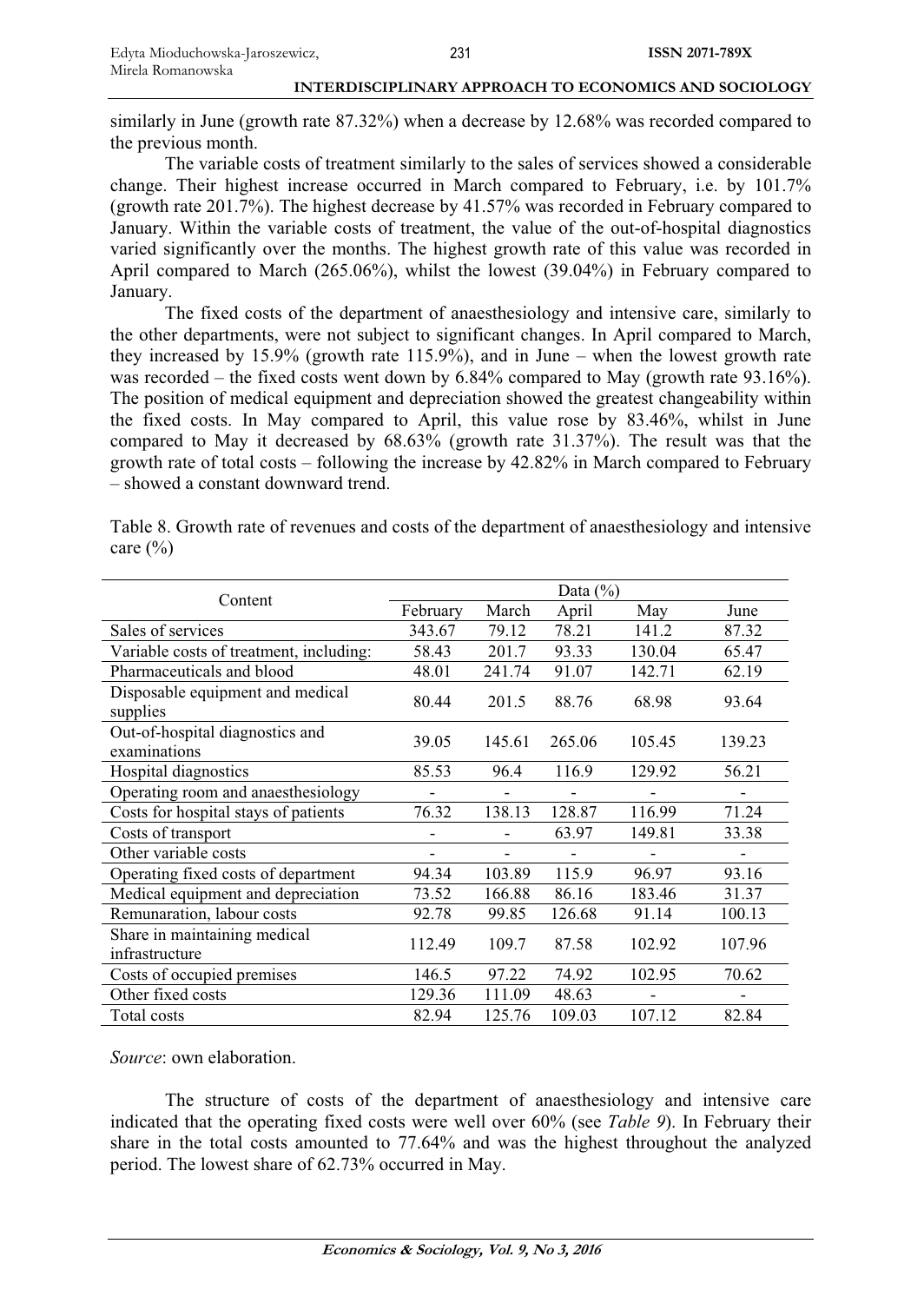| Content                     |         |                 | Data $(\%)$ |       |       |       |
|-----------------------------|---------|-----------------|-------------|-------|-------|-------|
|                             | January | February        | March       | April | Mav   | June  |
| Variable costs of treatment | 31.74   | 22.36           | 35.87       | 30.7  | 37.27 | 29.45 |
| Operating fixed costs of    | 68.26   | 77.64           | 64.13       | 69.3  | 62.73 | 70.55 |
| department                  |         |                 |             |       |       |       |
| Total costs                 | 100     | 00 <sup>1</sup> | 100         | 100   | 100   | 100   |

Table 9. The structure of costs of the department of neonatology (%)

*Source*: own elaboration.

A visible further relative or absolute reduction of costs is limited due to the previously made reductions. The improvement of the financial result of the departments can be sought in the increase of the sales of services, i.e. mainly the value of contracts with the National Health Fund (however, there still remains the issue of executing these contracts), as well as in the increase in the number of patients admitted, including those from outside the province.

In all the analyzed hospital departments the sales decreased compared to the previous month. In five of them, such a situation occurred in three periods, i.e. mostly in April and May. In the other three departments the sales decreased in the two months compared to the previous period.

The value of variable costs of treatment also showed changes in all the departments. In the two of them, the sales decreased in the three studied periods compared to the previous month. Common are the months of February and April. In four departments, these costs decreased in February, April, May compared to the previous period.

A simultaneous growth of revenues and costs in the same months was recorded in the department of obstetrics and gynaecology and pediatrics (in February) as well as in the department of neonatology (in March). This resulted in the positive financial result generated in March in the two out of the three departments, i.e. in the pediatrics and neonatology.

A multidirectional analysis of the revenues and costs shows that in the studied hospital only two out of the eight departments, i.e. the department of pediatrics and specialized medical clinics achieved a positive financial result in the period under consideration. In addition, the department of anaesthesiology and intensive care made a profit in the three out of the six analysed months.

This situation may be due to the relatively low share of variable costs of treatment, which in the case of pediatrics and specialized medical clinics account for about 20-30%, whilst in the department of anesthesiology and intensive care amount to 22-27% of total costs. Another reason may be the result of a favorable valuation of medical procedures performed by these departments.

To conclude, if the hospital was to be evaluated only from the perspective of its financial results, it can be said that it should limit its activities exclusively to specialized medical clinics and the department of pediatrics.

# **Conclusions**

Financial standing of a health care entity is influenced by the results achieved by its departments. The results of the analysis confirm the steady growth of costs in all the departments of the hospital. The situation was brought about by the need to carry out adjustment programmes, including restructuring programmes for particular departments, aiming to improve the quality of medical services and to increase patients' safety. This was confirmed in the steady increase in the fixed costs (depreciation) associated with the increasing value of assets, which resulted from investments in infrastructure and medical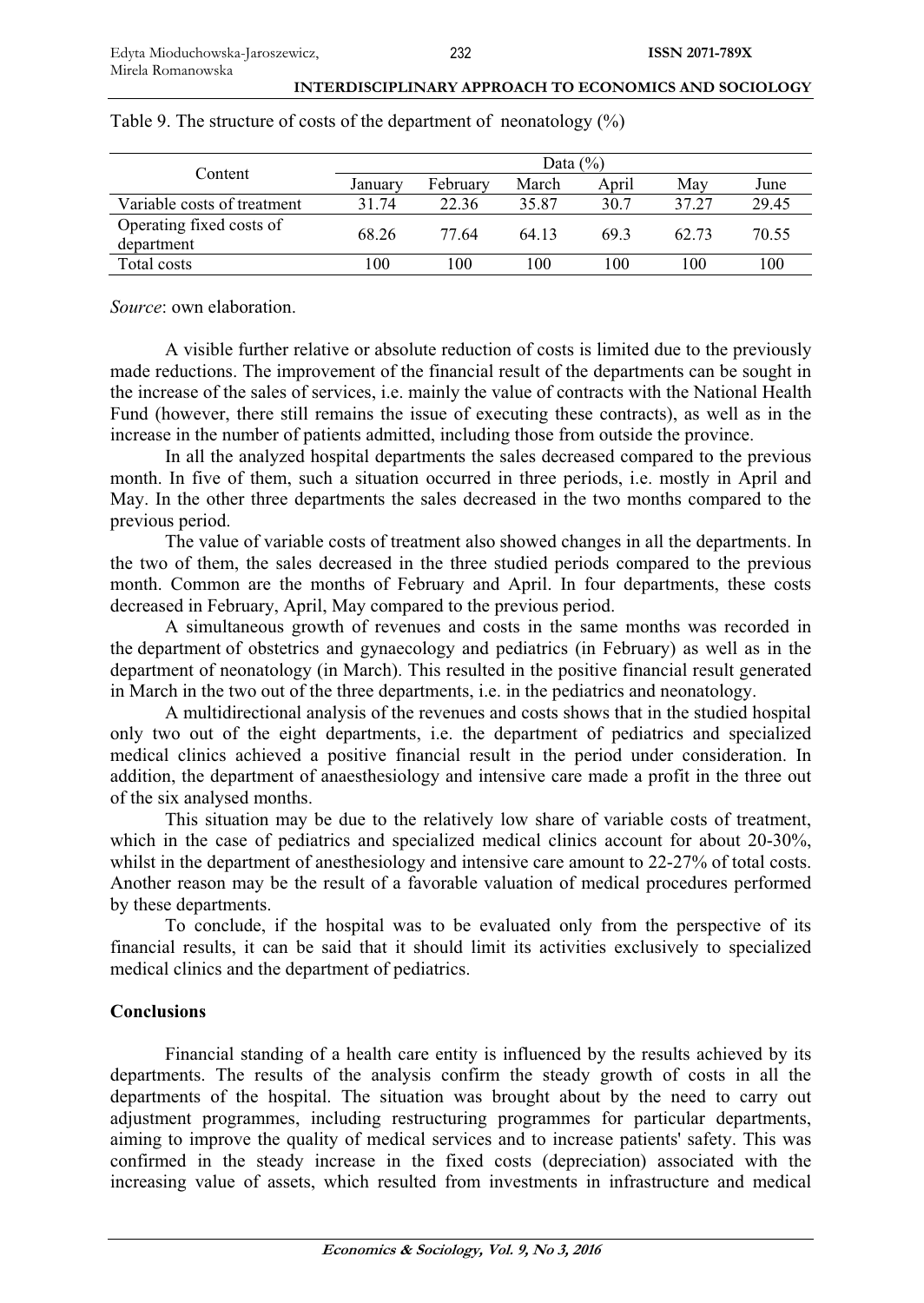equipment. However, in order to meet the expectations of potential patients, it will be necessary to make further investments, which may lead to gradual deterioration of financial condition of health care entities.

In Poland very often patients requiring intensive care or long-term palliative care, as well as those requiring nursing care, are treated in the same hospital departments. It is a result of the lack of long-term health care facilities (such as nursing homes) and hospice services. Hospitals are still suffering from too few hospital bed days. Hospital financing system existing since 1999 has not encouraged to use alternative and cheaper but equally efficient forms of care. Under the present system, there is a need for such alternative forms; however, it also entails changes in the structure of health care entities. There also appear new needs stemming from social expectations and concerning the forms of elderly care, which result from demographic changes in Poland.

In the EU Health for Growth Programme  $2014-2020<sup>1</sup>$  it is emphasized that health is a profitable investment in itself (Rudawska *et al*., 2012). Moreover, the studies so far carried out in 22 EU countries revealed that losses attributed to health as an investment good are estimated at approx. 1.4% GDP, which in absolute values makes up 141 bln Euros annually (Mackenbach *et al.*, 2007). These arguments support the calls for investing in health and health care entities. However, there are important questions of where these health care entities should be situated, what infrastructure they should be based on, and most importantly, from what sources they will be financed (Watson, 2009).

Further study aiming to find factors and ways to improve financial performance of the studied departments with the use of Panel Data Modeling and methods of linear regression will be a complement of the research presented in the article.

#### **References**

- Dakin, H., Devlin, N., Feng, Y., Nigel Rice, O'neill, P. and Parkin, D. (2015), The Influence of Cost-Effectiveness and other Factors on NICE Decisions, *Health Economics Health Econ.* 24, pp. 1256-1271, Published online 23 September 2014 in Wiley Online Library (wileyonlinelibrary.com), DOI: 10.1002/hec.3086, access 18/04/2015.
- *Dz.U. 2011 nr 31 poz. 158 Rozporządzenie Ministra Zdrowia* z dnia 2 lutego 2011 r. w sprawie wymagań, jakim powinny odpowiadać pod względem fachowym i sanitarnym pomieszczenia i urządzenia zakładu opieki zdrowotnej.
- Gabrusewicz, W. (2014), *Podstawy analizy finansowej*, PWE, Warszawa, pp. 269-278.
- Gok, M. S., Altindag, E. (2015), Analysis of the cost and efficiency relationship: experience in the Turkish pay for performance system, *The European Journal of Health Economics* 16 (5), pp. 459-469.
- Hamrol, M. (red.) (2004), *Analiza finansowa przedsiębiorstwa. Ujęcie sytuacyjne*, Wydawnictwo Akademii Ekonomicznej w Poznaniu, Poznań, pp. 67-95.
- *Informacje i opracowania statystyczne. LudnoĞü, ruch naturalny i migracje w województwie zachodniopomorskim w roku 2011, 2012, 2013*, Urząd Statystyczny w Szczecinie.
- Jacobs, R., Smith, P. C., Street, A. (2013), *Mierzenie efektywnoĞci w ochronie zdrowia*, ABC a Wolters Kluwer business, Warszawa, p. 40.
- Jacobs, R., Smith, P. C., Street, A. (2006), *Measuring Efficiency in Health Core: Analytic Techniques and Health Policy*, Cambridge, University Press.

<sup>&</sup>lt;sup>1</sup> Regulation of the European Parliament and of the Council of 9 November 2011 on establishing a Health for Growth Programme, the third multi-annual programme of EU action in the field of health for the period 2014-2020 COM(2011) 709, Brussels 2011.